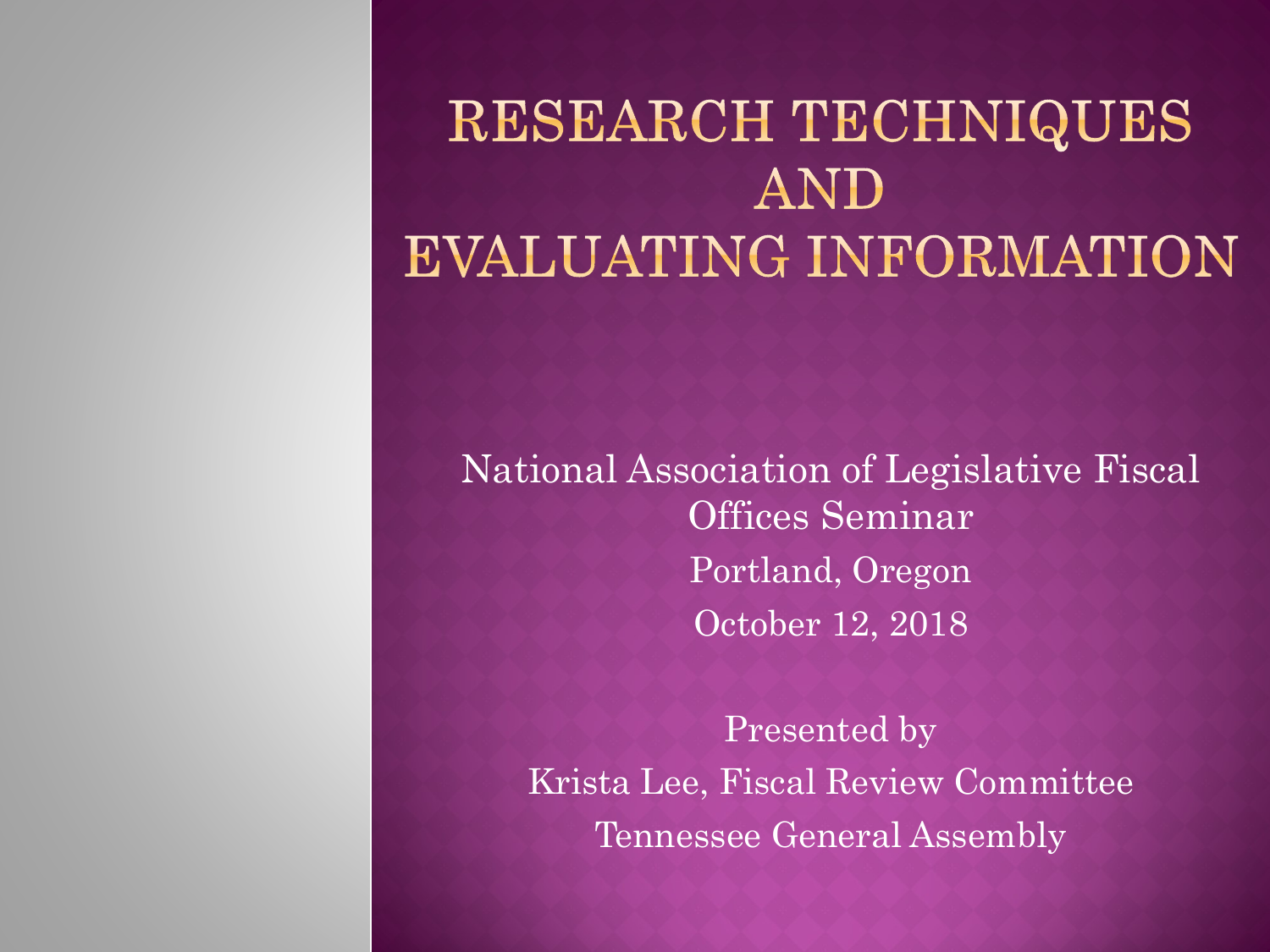

#### Research Techniques:

- For when you know where to go; and
- For when you don't know where to go.

### Evaluating Information:

- How to determine if it is what you need; and
- How to determine if it is credible.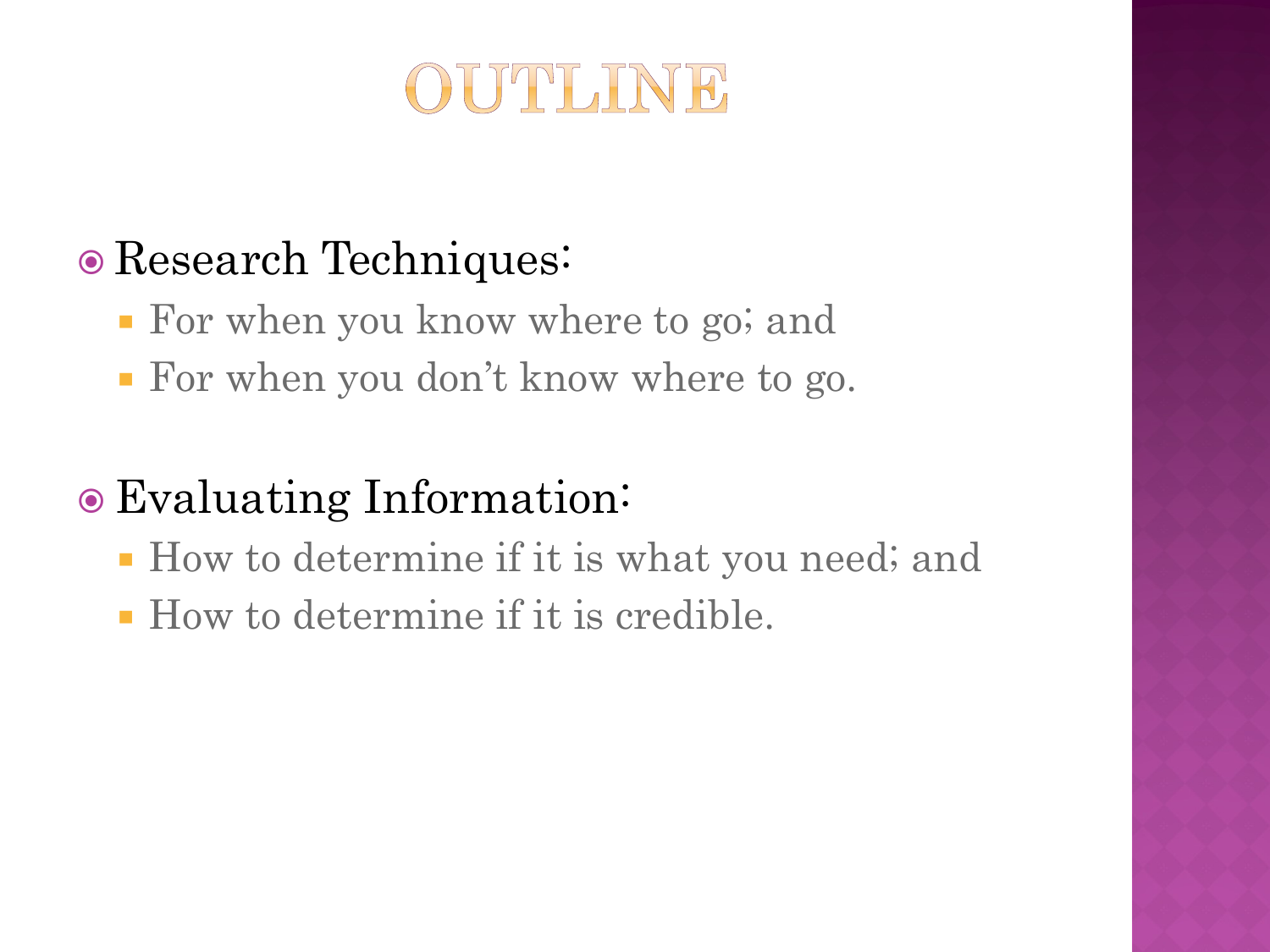## HOW TO GET STARTED

### What information do you need?

- Read the current law.
	- Look at changes that previously occurred and decide if the departments/agencies/programs impacted at that time will be impacted again.
- Compare budgets or allocations from previous changes to the proposed changes.
	- Did a specific department/agency/program have a fluctuation in its budget or funding specifically related to the previous changes?
- **Listen to past committee hearings.** 
	- Who testified?
	- Who was a proponent?
	- Who was adversarial?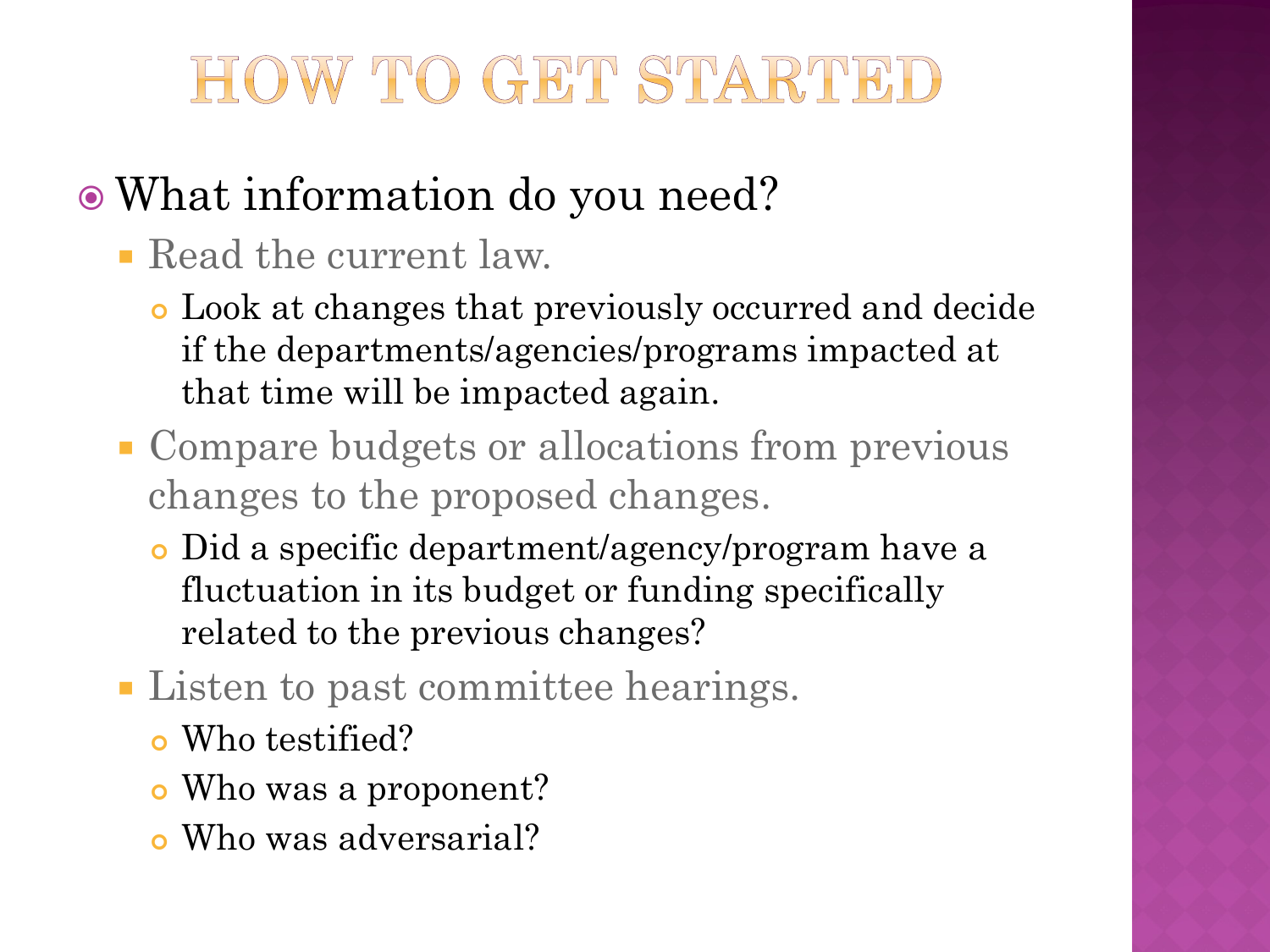### HOW TO FIND INFORMATION

#### • Government Websites:

- Federal departments
	- Typically includes reports or historical data
- State departments
	- Typically includes data sets, reports, surveys, salary data
- Local government websites
	- Reports, salary data, information
- University Websites:
	- Public and private universities
		- Research universities
			- Specialized schools
			- Schools known for a specialty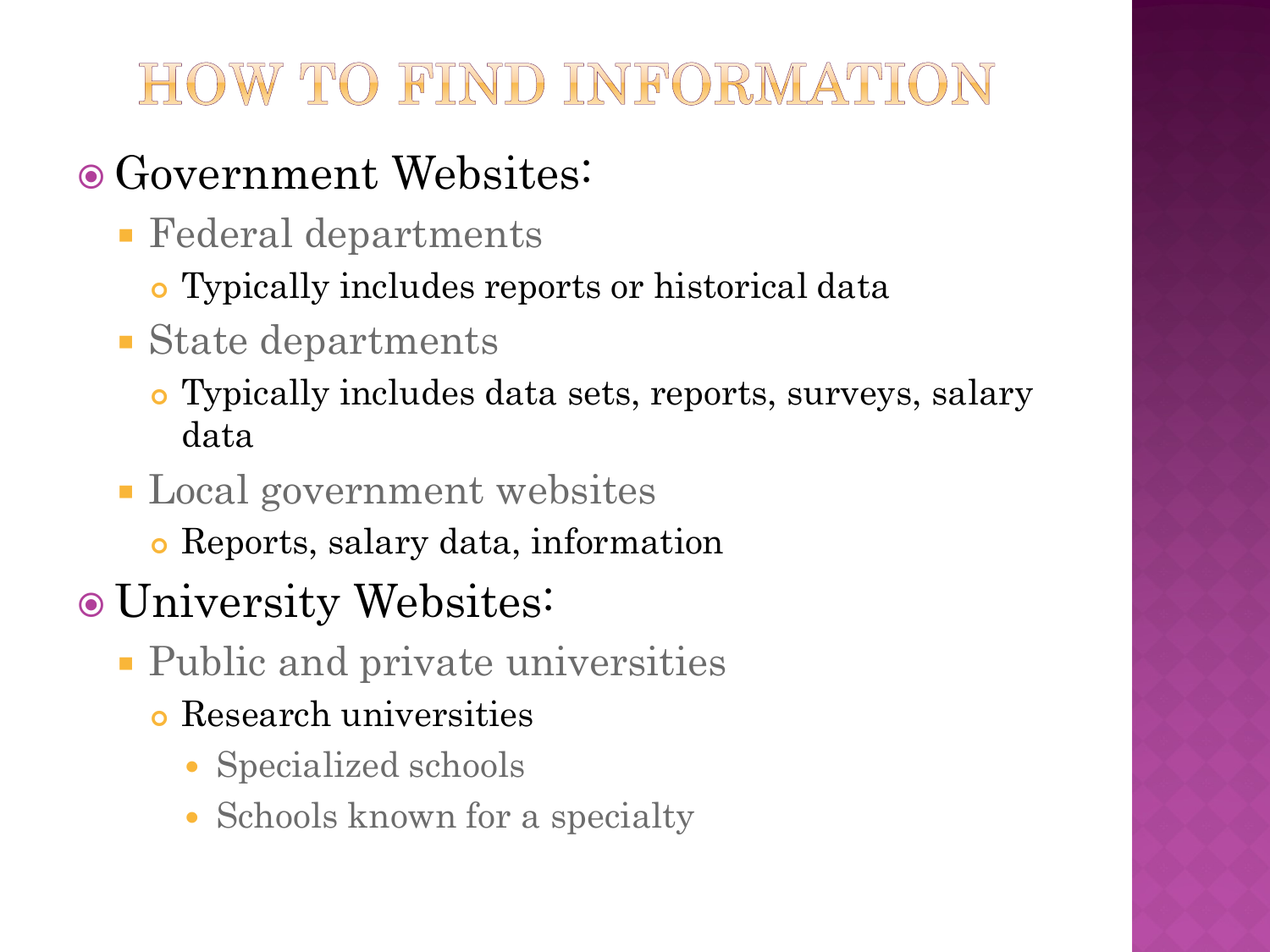### HOW TO FIND INFORMATION

### • Think Tanks and Non-profits:

- Non-partisan and partisan
	- Typically includes reports, surveys and/or historical data
- Biased and unbiased
	- Typically includes reports, surveys and/or historical data
- NCSL and similar organizations:
	- Websites will include reports, surveys, data
		- Sign-up for list serves
		- State liaisons
		- Network connections with other states
- **⊙**Google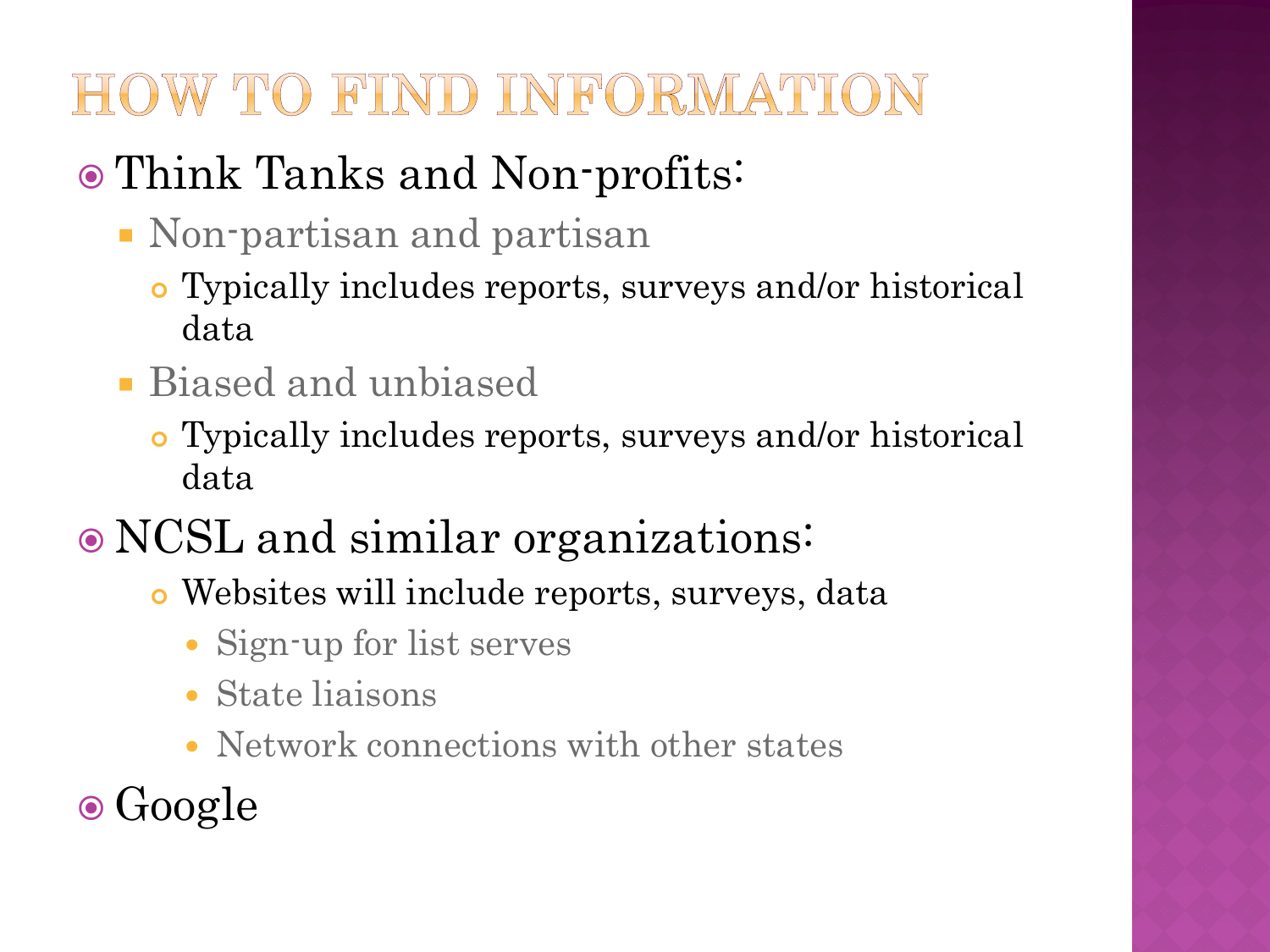## CRAAP METHOD

### Created by Sarah Blakeslee

- Librarian at California State University, Chico
- Currency
- Relevance
- Authority
- Accuracy
- Purpose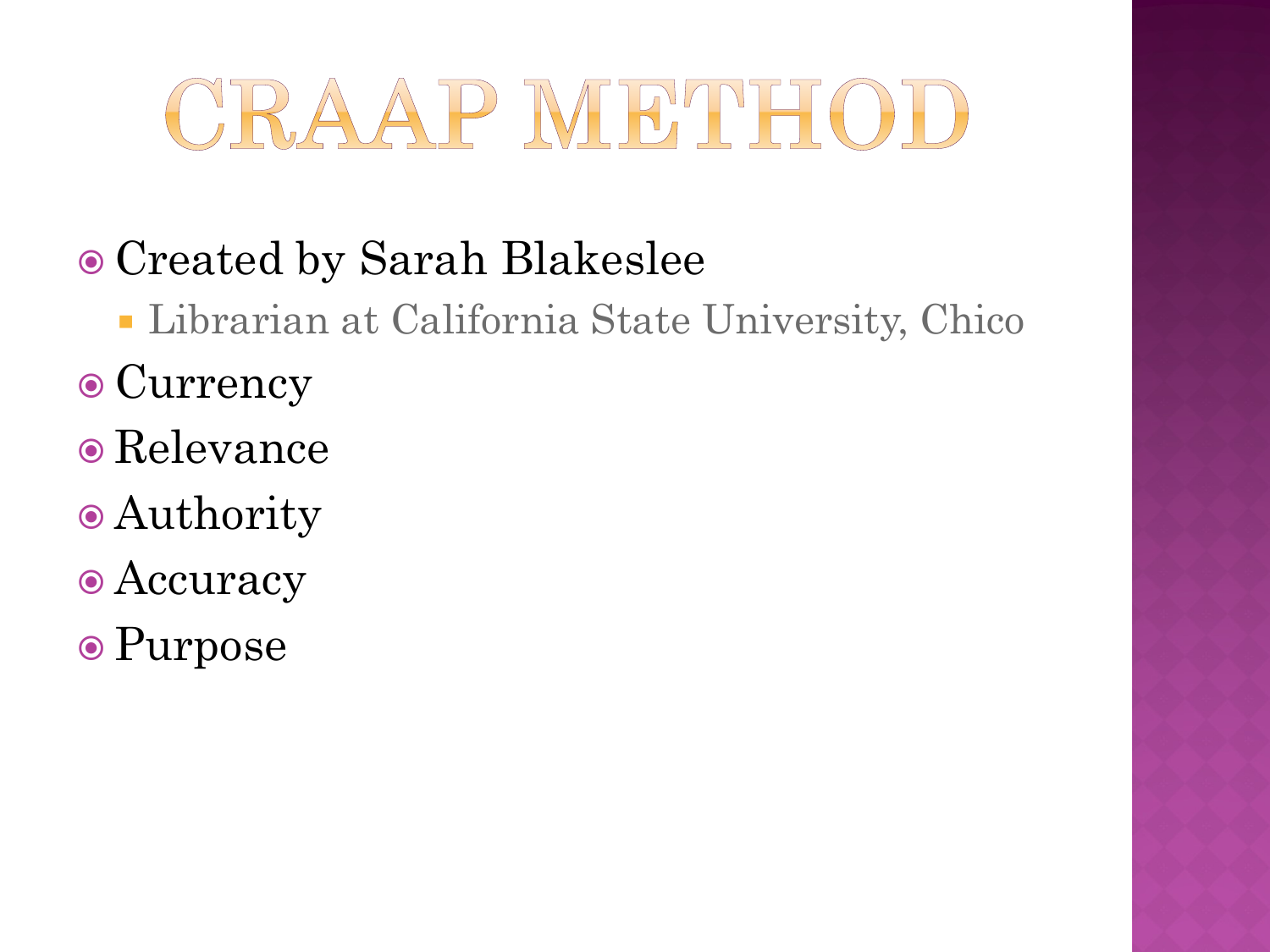# CURRENCY

#### *The timeliness of the information*

- *When was the information published or posted?*
- *Has the information been revised or updated?*
- *Do you need current information or will older information work better?*
- *Is the information reasonably accessible?*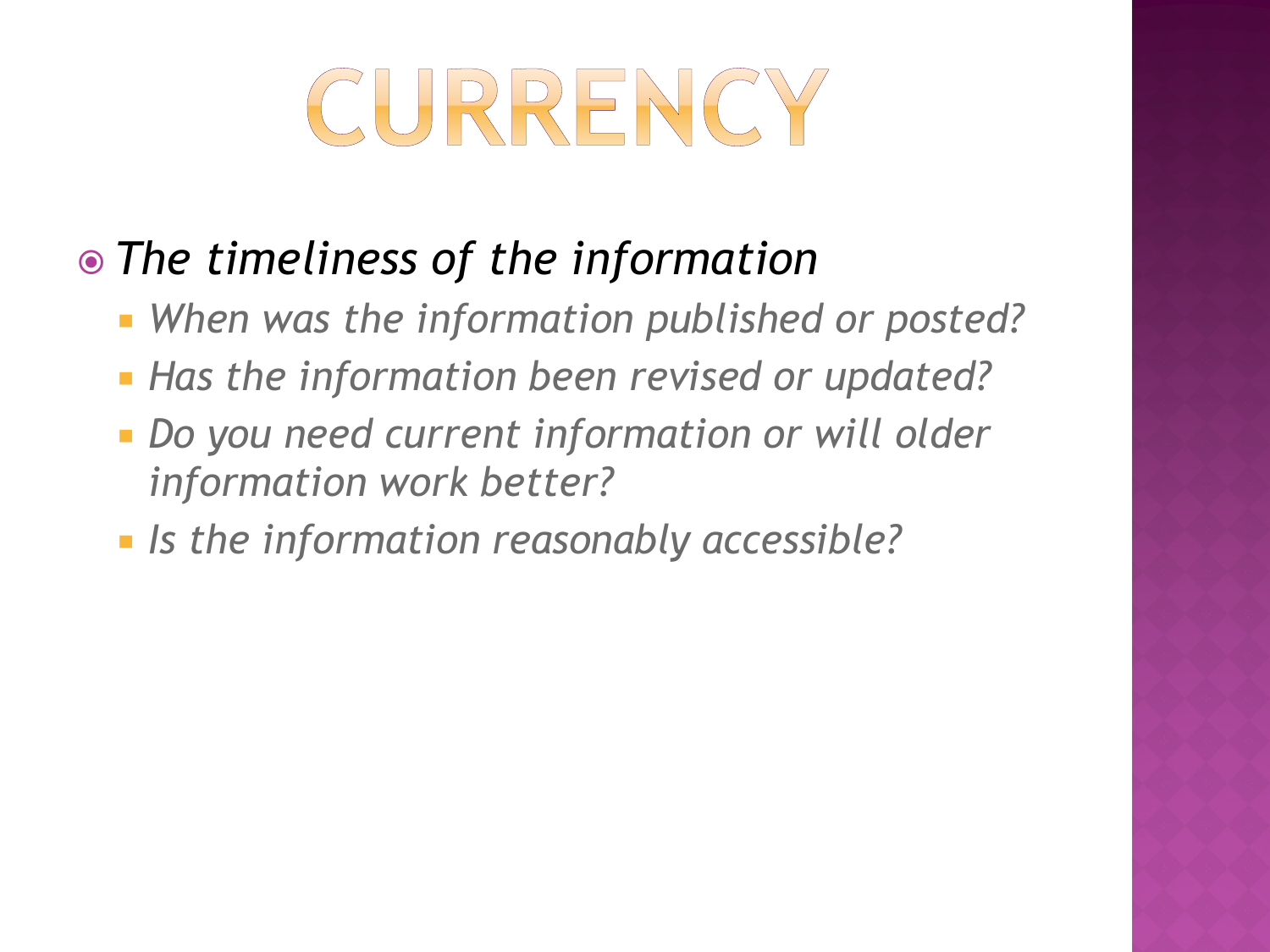## RELEVANCE

- The importance of the information for your needs
	- Does the information relate to your topic or answer your question?
	- Who is the intended audience?
	- Is the information at an appropriate level?
	- Have you looked at a variety of sources before determining this is the source to use?
	- Are you comfortable siting this source?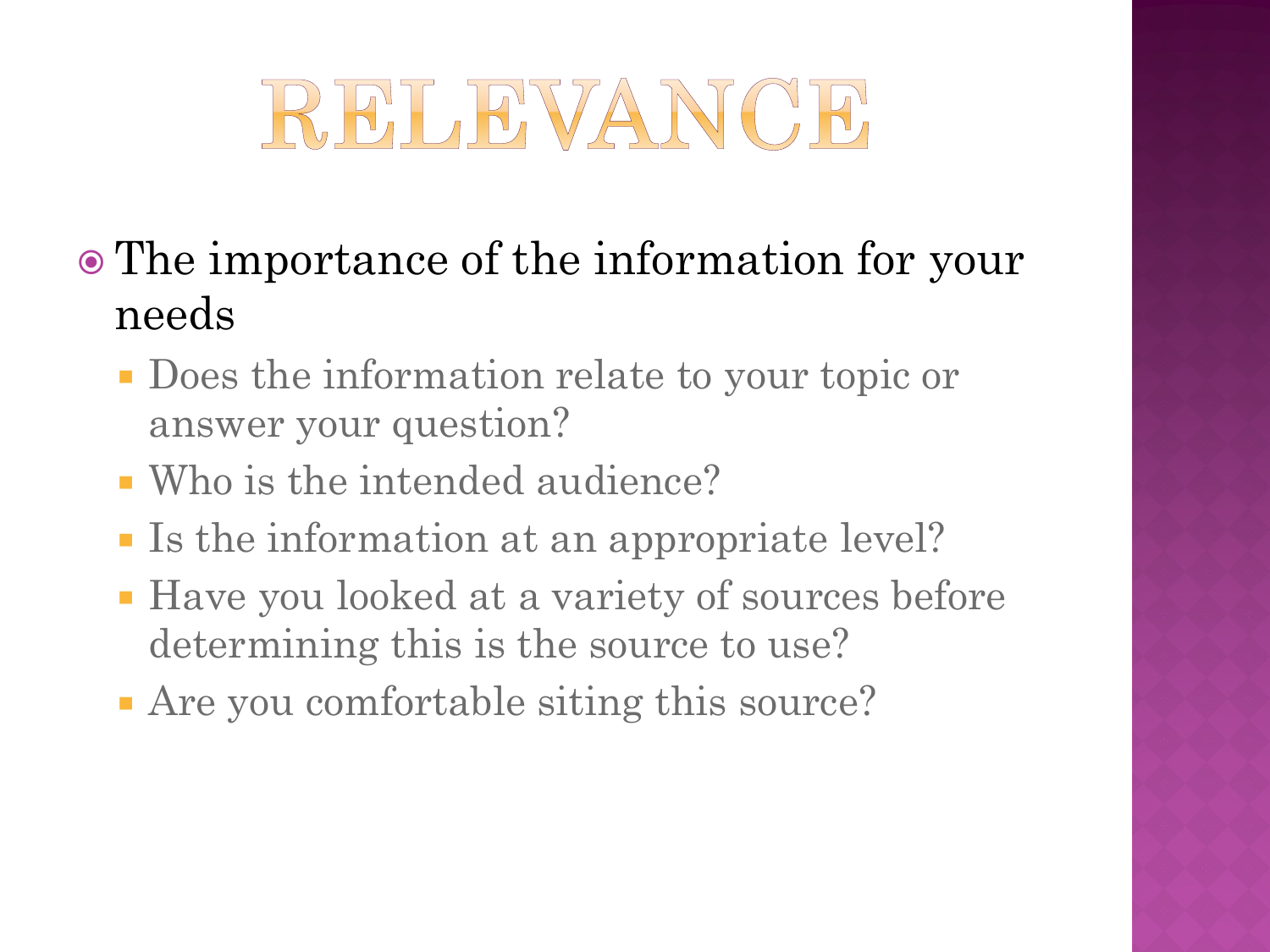## AUTHORITY

### The source of the information

- Who is the author/publisher/source/sponsor?
- What are the author's credentials and/or organizational affiliations?
- If Is the author qualified to write on the topic?
- Is there contact information?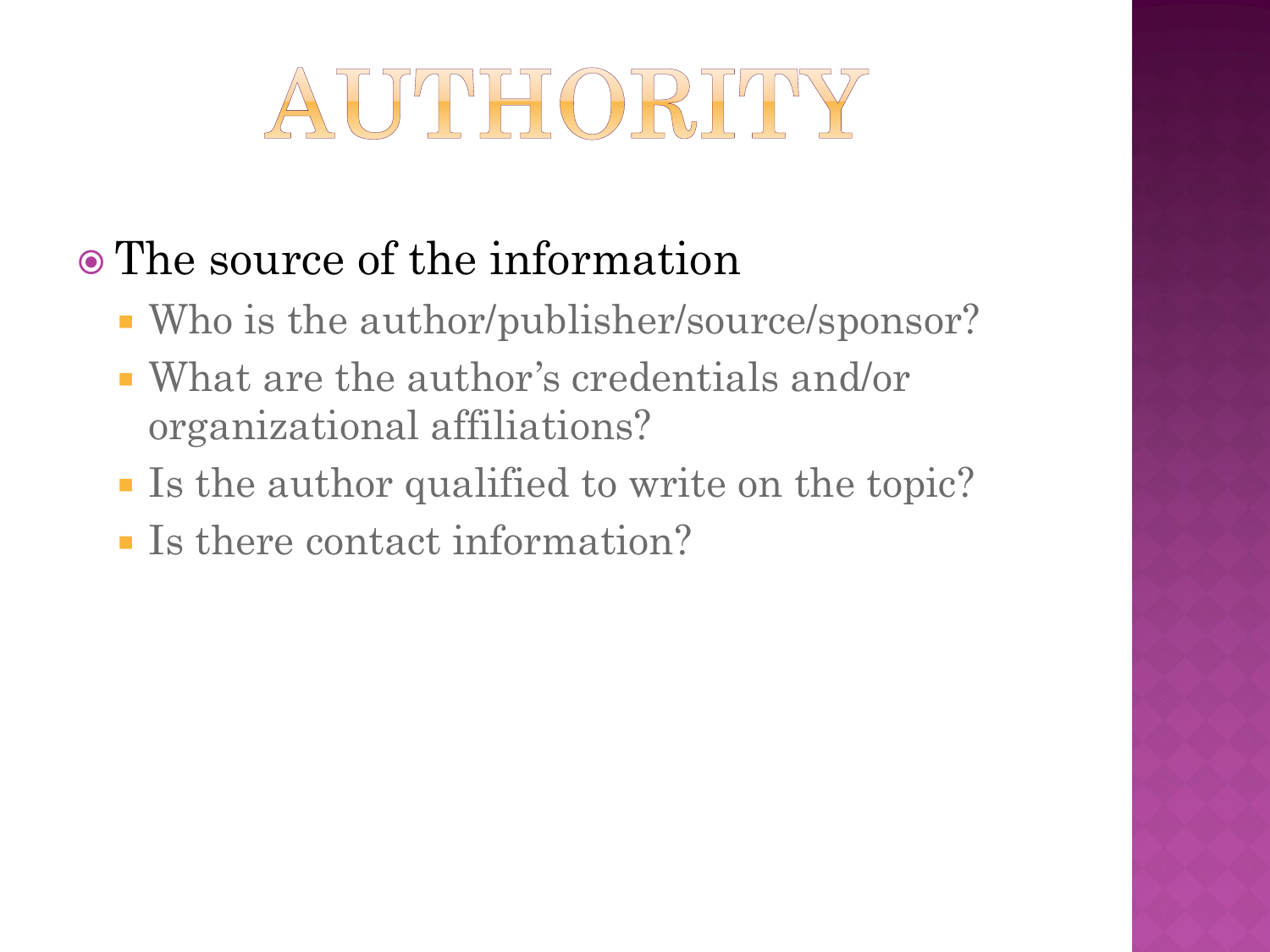## ACCURACY

- The reliability, truthfulness, and correctness of the information
	- Where does the information come from?
	- Is the information supported by evidence?
	- Has the information been reviewed or refereed?
	- Can you verify any of the information?
	- Is the language/tone void of bias or emotion?
	- Are there spelling, typographical or grammatical errors?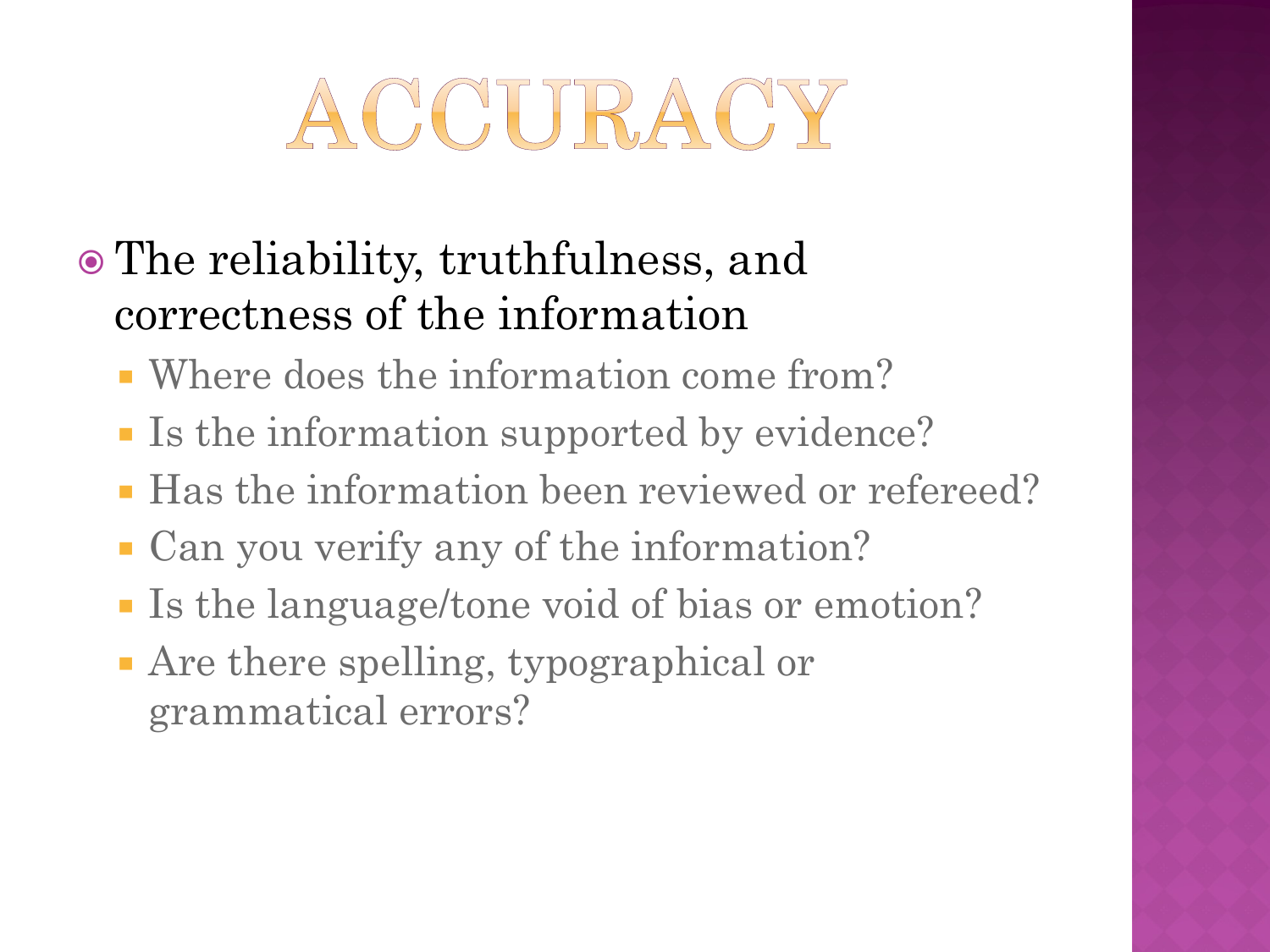## PURPOSE

- The reason the information exists
	- Is it to inform, teach, sell, entertain or persuade?
	- Does the author make her/his intentions known and clear?
	- Is the information fact, opinion or propaganda?
	- Does the point of view appear objective and impartial?
	- Are there political, ideological, cultural, religious, institutional, or personal biases?